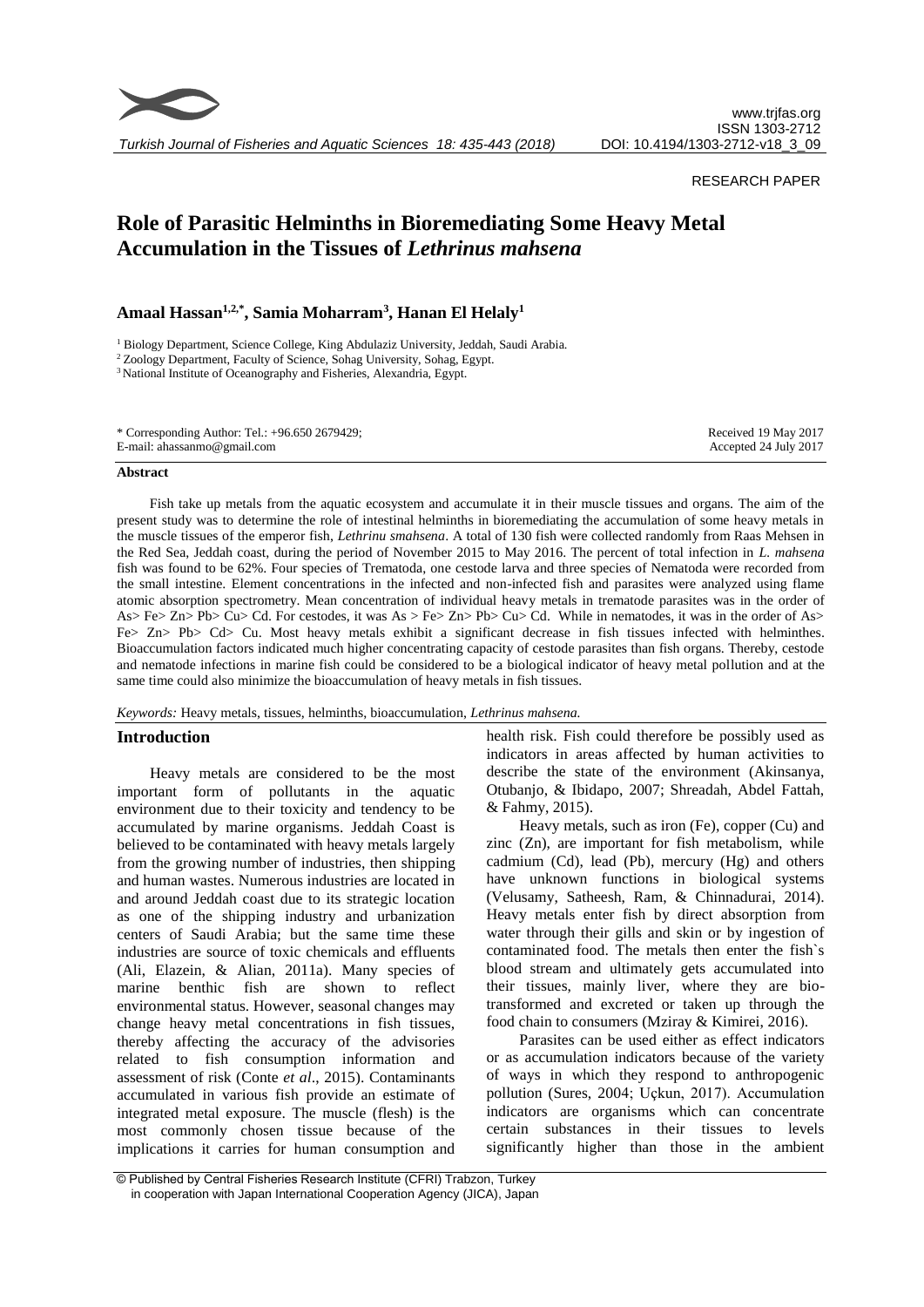environment. They provide valuable information about the chemical state of their habitats (Beeby, 2001). Many types of pollutants are parasitized and under natural environmental conditions, most fish parasites are believed to cause little or no harm (Azmat, Fayyaz, Kazi, Mahmood, & Uddin, 2008). Using parasites as bioindicators of heavy metal accumulation is a promising approach due to their capacity to bio-concentrate trace elements.

# **Materials and Methods**

The fish collection site is Raas Mehsen. It is located at Al-Lith beach, about 170 km south of Jeddah city, with global positioning system (GPS) reading of 28º 37' 20.15 N and 29º 33' 40.27 E. This site receives industrial effluents discharged from the nearby factories. It represents the main coast of Jeddah city and receives continuous untreated domestic waste water from the nearby city (Figure 1).

A total of 130 fish were collected randomly from Raas Mehsen at the Red Sea, Jeddah coast, Saudi Arabia, during the period from November 2015 to May 2016. Fresh fish were dissected and examined microscopically for endo-parasites. Helminths were collected from infected organs via dropper and washed several times in petri dishes containing saline solution to remove debris and mucus. Parasites were identified according to their morphological features depending on taxonomic keys.

#### **Heavy Metals Analysis**

Heavy metals in water samples were extracted with conc. HCl and preserved in a refrigerator till analysis for As, Cd, Cu, Fe, Pb and Zn concentrations (Ali, Elazein, & Alian, 2011b). One gram of fish muscles, liver, kidney and intestine were placed in crucibles. These crucibles were left in hot oven at 80°C overnight. Then the tissues were crushed using mortar and pestle, weighed, and transferred into 100 ml flasks. About 10 ml of concentrated nitric acid was added into each flask, and then boiled on a hot plate until the nitric acid dries up. The final step involved adding 25 ml of distilled water into the flasks followed by the addition of one ml of HCl. The solution was then analyzed by Flame Atomic Absorption Spectrometry (Biology Department, Science College, King Abdul Aziz University, Saudi Arabia). Flame Atomic Absorption Spectrometry (FAAS) was performed using Varian 5-AAS analytic Jena Spectrometer to determine As, Cd, Cu, Fe, Pb and Zn concentrations. The flame wave length and sample aspiration rate were optimized according to the manufacturer's recommendations, and four aqueous standards having analytical concentration within the linear response range of the instrument and containing the same concentration of nitric acid as the sample were used for calibration. Each sample, standard and blank, was analyzed using three 10-s integration. The reagent blank, was prepared and its value was subtracted to give the final concentration in mg/g (Hassan, Al-Zanbagi, & Al-Nabati, 2016).

### **Statistical Analysis**

The data were analyzed using t-test analysis to compare the bioremediation capacity between infected and non-infected fish. The differences in heavy metal concentrations between non-infected and infected tissues, and parasites species were tested separately. For comparing two independent groups, Independent sample t-test was used. The mean metal concentration  $\times$  1/ dry- weight for sample was used to calculate the capacity of metal concentration mg/L and then the equation (mineral concentration capacity $\times$ 25) $\frac{1000}{ }$  was used for calculating the capacity of mineral concentration mg/g (25 volume of



Figure 1. Map of the studied site (Google map).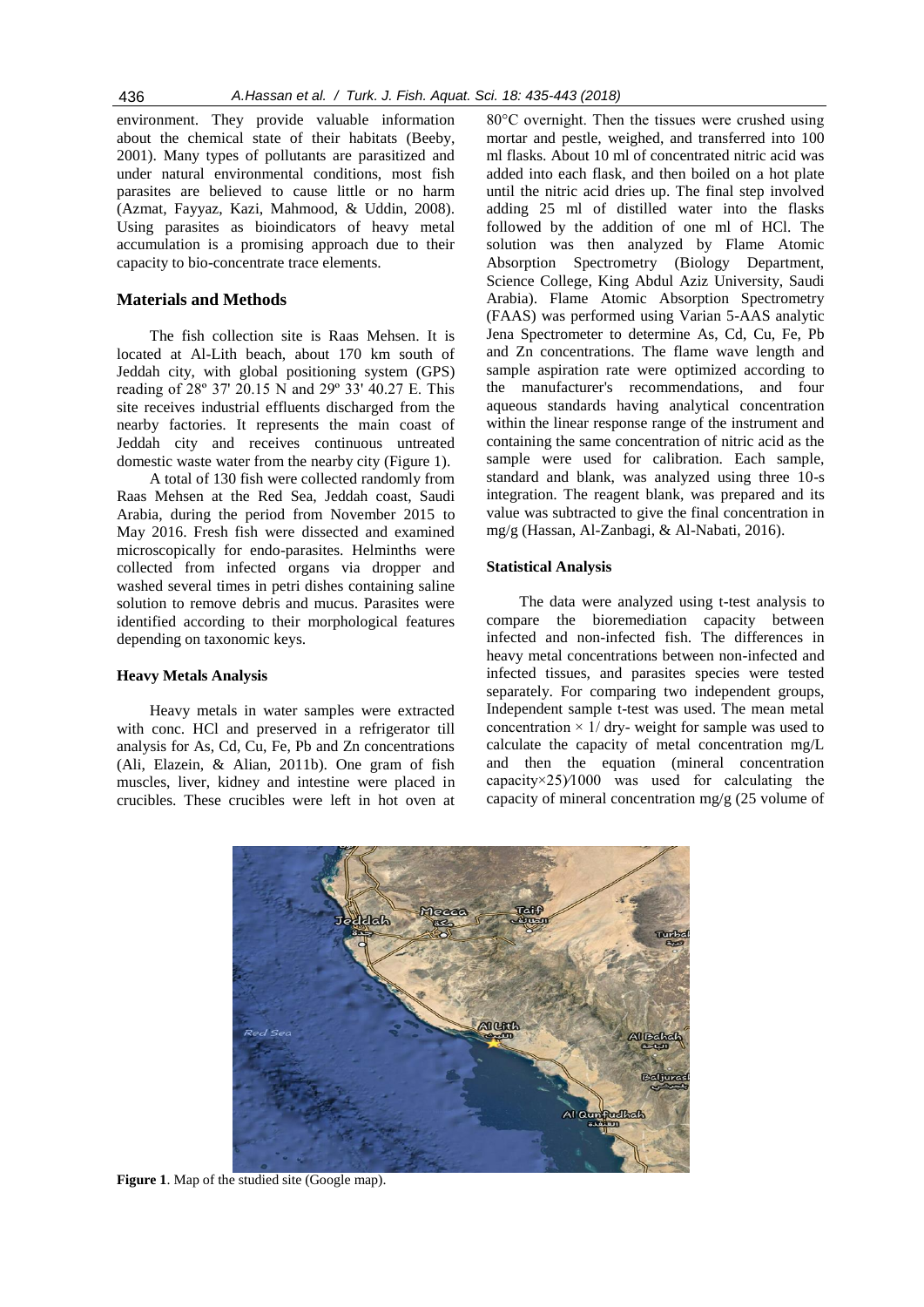samples). The bioaccumulation factors (BF) were calculated according to Sures, Siddall, and Taraschewski (1999), as the ratio of the element concentration in the parasites to that in different host tissues i.e.  $BF = (C \text{ [parasite]}) / (C \text{ [host tissue]})$ . All statistical analysis was performed using SPSS software program (version 19).

## **Results**

The total percentage of *Lethrinus mahsena* fish infected with helminths from Raas Mahsen site was found to be 62%. The infection with trematodes was the most prevalent in *L. mahsena* (44%) followed by nematodes 28% while the lowest infection percentage was cestodes (22%). Eight helminth species were collected from the emperor fish intestine. Four of them were found belonging to class: Trematoda; *Harmacreadium khalili* constituting about 12.90%, *Hamacreadium mutabile* was 22.58%, *Hamacreadium cribbi* was 9.68% and *Pseudoplagioporus lethrini* was 3.22%, then one cestode; *Floriceps* was about 25.0% and then among the three nematode species; *Terranova* sp. was 6.45%, *Cucullanus maldivensis* was 6.45% and *Ascarophisnema tridentatum* was 6.45%.

Then the emperor fish, *L. mahsena* muscle tissues, liver, kidney and intestine and their intestinal parasites (trematodes, cestodes and nematodes) as well as sea water were analyzed for the presence of six heavy metals: arsenic (As), cadmium (Cd), copper

(Cu), iron (Fe), lead (Pb) and zinc (Zn) using flame atomic absorption spectrometry. Heavy metal concentrations (mg/L) in water were found out to be in the following order: As 56.76, Zn 14.12, Pb 0.889, Fe 0.123, Cd 0.082 and Cu 0.078.

In the non- infected fish, muscles were the main site for Cu accumulation, while the highest quantity of Pb was in the liver followed by muscle tissues. Whereas, As and Zn were mainly accumulated in the kidney of the emperor fish. On the other hand, intestine was the main site for Cd accumulation. Then kidney was found to be the main site of Fe accumulation (Table 1).

Shown in table 1 are the alterations of metal uptake and accumulation in fish tissues and organs due to intestinal parasites. In the muscle tissues, As and Fe were lower in the fish muscles infected with cestode larvae whereas they were higher in the tissues of fish infected with intestinal trematodes and nematodes. There was also a significant decrease in Cd and Cu. On the other hand, Pb and Zn significantly increased in cestode and nematode infected fish but insignificantly in trematode infected fish muscles.

In the fish liver, Cd decreased significantly in cestode infected fish but insignificantly in trematode and nematode infections. Arsenic and Fe insignificantly decreased in cestode infections whereas, Pb and Zn insignificantly decreased in the case of nematodes. Copper decreased significantly in the case of cestode infected fish and insignificantly in

**Table 1.** Heavy metals concentration (mg/g) in *Lethrinus mahsena* tissues infected with different helminth parasites

| <b>Tissues</b>   | Control           | Trematodes         | P value  | Cestodes          | P value  | Nematodes         | P value  |  |
|------------------|-------------------|--------------------|----------|-------------------|----------|-------------------|----------|--|
| As               |                   |                    |          |                   |          |                   |          |  |
| Muscle           | 386.03±50.97      | $902.04 \pm 28.20$ | $0.000*$ | 373.25±20.45      | 0.129    | 1025.45±217.37    | $0.001*$ |  |
| Liver            | 571.32±93.68      | 1234.96±415.06     | $0.005*$ | 423.80±48.50      | 0.217    | 941.92±175.01     | 0.542    |  |
| Kidney           | 1218.62±275.92    | $687.02\pm135.31$  | $0.036*$ | 604.08±507.92     | 0.437    | 1234.67±978.40    | 0.149    |  |
| <i>Intestine</i> | 372.37±82.05      | 541.46±56.00       | 0.137    | $686.80\pm 60.00$ | 0.269    | 681.51±300.20     | 0.119    |  |
|                  |                   |                    |          | C <sub>d</sub>    |          |                   |          |  |
| Muscle           | $0.017 \pm 0.008$ | $0.005 \pm 0.002$  | $0.000*$ | $0.005 \pm 0.004$ | $0.03*$  | $0.003 \pm 0.001$ | $0.008*$ |  |
| Liver            | $0.165 \pm 0.022$ | $0.159 \pm 0.048$  | 0.749    | $0.019 \pm 0.002$ | $0.01*$  | $0.128 \pm 0.043$ | 0.946    |  |
| Kidney           | $0.042 \pm 0.008$ | $0.047 \pm 0.039$  | $0.041*$ | $0.007 \pm 0.002$ | $0.045*$ | $0.024 \pm 0.016$ | 0.647    |  |
| <i>Intestine</i> | $1.585 \pm 1.554$ | $0.009 \pm 0.002$  | $0.028*$ | $0.006 \pm 0.003$ | $0.032*$ | $0.021 \pm 0.012$ | $0.024*$ |  |
|                  |                   |                    |          | Cu                |          |                   |          |  |
| Muscle           | $0.096 \pm 0.046$ | $0.027 \pm 0.013$  | $0.057*$ | $0.005 \pm 0.001$ | $0.020*$ | $0.023 \pm 0.010$ | $0.026*$ |  |
| Liver            | $0.152 \pm 0.016$ | $0.155 \pm 0.045$  | 0.223    | $0.042 \pm 0.002$ | $0.020*$ | $0.114\pm0.018$   | 0.431    |  |
| Kidney           | $0.047 \pm 0.011$ | $0.018 \pm 0.005$  | $0.011*$ | $0.005 \pm 0.000$ | $0.048*$ | $0.035 \pm 0.024$ | 0.968    |  |
| <i>Intestine</i> | $0.106 \pm 0.043$ | $0.033 \pm 0.007$  | $0.021*$ | $0.016 \pm 0.005$ | $0.05*$  | $0.067 \pm 0.032$ | $0.029*$ |  |
|                  |                   |                    |          | Fe                |          |                   |          |  |
| Muscle           | 2.949±0.954       | $6.985 \pm 5.029$  | $0.018*$ | $0.191 \pm 0.071$ | $0.019*$ | $4.353 \pm 2.558$ | 0.248    |  |
| Liver            | $6.208 \pm 0.959$ | $9.224 \pm 2.624$  | 0.173    | $1.420 \pm 1.080$ | 0.213    | 11.485±6.793      | $0.009*$ |  |
| Kidney           | 15.483±5.432      | $3.696 \pm 0.814$  | $0.017*$ | $1.760 \pm 1.197$ | $0.041*$ | 4.918±2.762       | $0.037*$ |  |
| <b>Intestine</b> | 14.429±7.560      | $2.756 \pm 0.952$  | $0.013*$ | $0.248 \pm 0.144$ | $0.030*$ | 3.837±1.494       | $0.012*$ |  |
|                  |                   |                    |          | P <sub>b</sub>    |          |                   |          |  |
| Muscle           | $0.076 \pm 0.009$ | $0.103 \pm 0.014$  | 0.210    | $0.128 \pm 0.001$ | $0.001*$ | $0.105 \pm 0.009$ | $0.011*$ |  |
| Liver            | $0.098 \pm 0.016$ | $0.102 \pm 0.019$  | 0.938    | $0.120 \pm 0.006$ | 0.469    | $0.084 \pm 0.018$ | 0.928    |  |
| Kidney           | $0.318 \pm 0.042$ | $0.160 \pm 0.047$  | 0.221    | $0.249 \pm 0.147$ | 0.945    | $0.174 \pm 0.057$ | 0.359    |  |
| <i>Intestine</i> | $0.218 \pm 0.062$ | $0.068 \pm 0.018$  | $0.049*$ | $0.110 \pm 0.024$ | $0.019*$ | $0.182 \pm 0.042$ | $0.012*$ |  |
|                  |                   |                    |          | Zn                |          |                   |          |  |
| Muscle           | $0.948 \pm 0.326$ | $1.436 \pm 0.876$  | 0.441    | $3.014 \pm 2.596$ | $0.032*$ | $3.640 \pm 2.527$ | $0.002*$ |  |
| Liver            | $3.607 \pm 0.323$ | $4.675 \pm 0.788$  | 0.469    | $4.818 \pm 0.890$ | 0.825    | 3.415±0.550       | 0.955    |  |
| Kidney           | $9.698 \pm 1.849$ | $2.787 \pm 1.360$  | 0.126    | $4.218 \pm 3.027$ | 0.407    | $2.672 \pm 0.640$ | $0.034*$ |  |
| <i>Intestine</i> | $3.180 \pm 1.298$ | $2.272 \pm 1.590$  | 0.813    | $4.877 \pm 3.421$ | 0.911    | $2.051 \pm 0.575$ | 0.352    |  |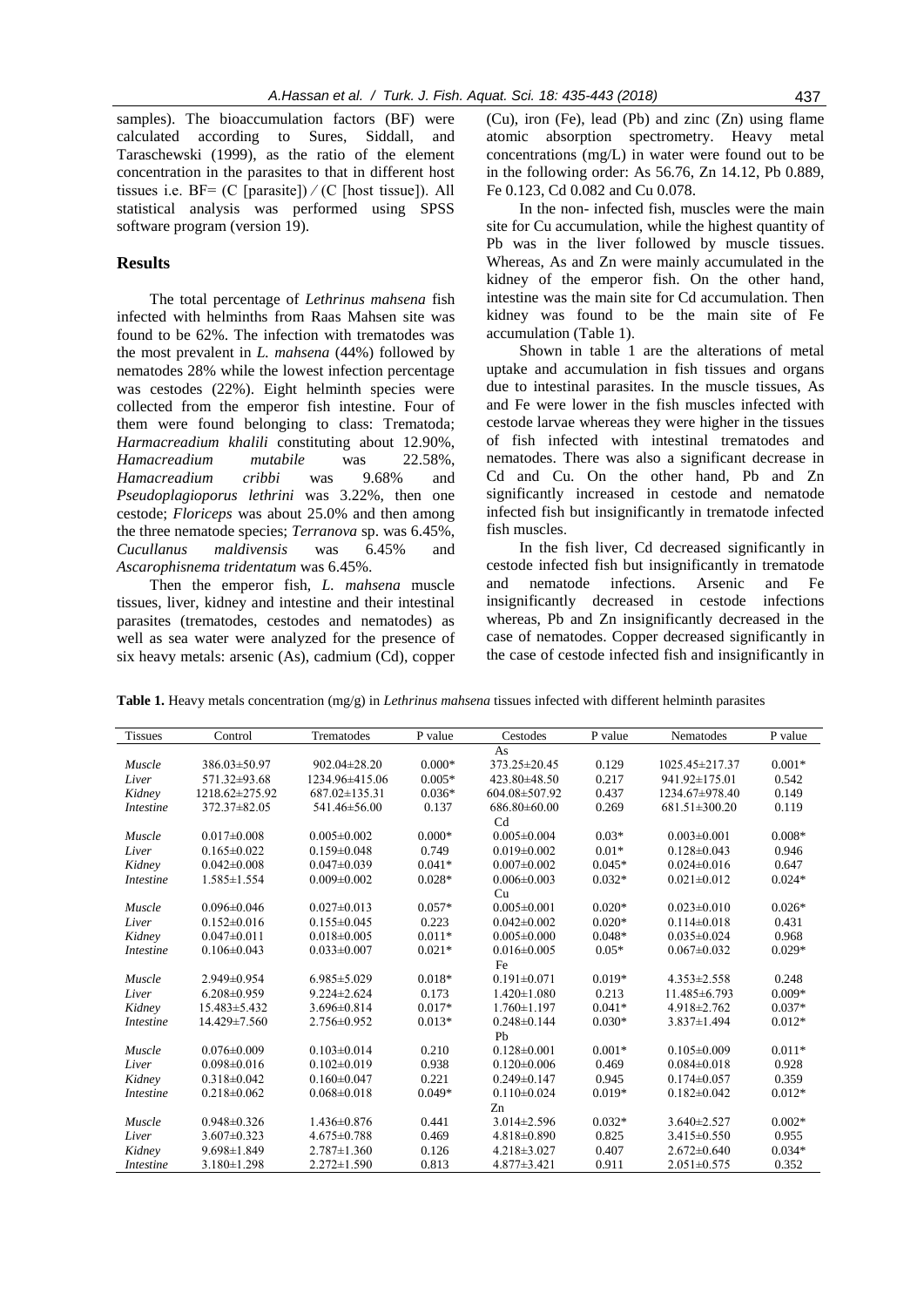nematode infected fish whereas**;** there was an insignificant increase in nematode infections. Arsenic was insignificantly high in nematode but it was significant in trematode infections. Then, Cu in trematode infection, Fe in trematode and nematode, and Pb and Zn in trematode and cestode infections were insignificantly high compared with non-infected fish.

Kidney of infected fish had lower concentrations of Cu, Fe, Pb and Zn; whereas, Cd was significantly low in the case of cestodes, but insignificantly in nematode and it was also significantly high in the trematode infected fish. Then, As was low in trematode and cestode infections but insignificantly high in infected fish kidney.

In the intestine of infected fish, there was a significant decrease in the concentrations of Cd, Cu, Fe and Pb but an insignificant decrease in Zn in the case of trematode and nematode infected fish as compared to the control .While, it was insignificantly high in cestode infected fish. But, As was found to be insignificantly increased in all the helminth infections.

The metal concentrations in trematode parasites was in the order of As> Fe >Zn >Pb> Cu> Cd. For cestodes, it was  $As > Fe > Zn > Pb > Cu > Cd$ . While in nematode parasites, metal concentrations were in the order of  $As > Fe > Zn > Pb > Cd > Cu$  (Table 2, Figure 2).

#### **Bioaccumulation Factors (BFs)**

The differences among most concentrations of heavy metals accumulated in the muscles, liver, kidney and intestine of emperor fish and those in parasites were found to be statistically significant

(Table 3). This means that, accumulation capacity of some heavy metals (Fe, Cd, Cu and Pb) was found to be significantly higher in some helminths than in emperor fish tissues. The highest Bioaccumulation factor ( $BF = C$  in parasite/ $C$  in tissues) was obtained for Fe (BF= 43.18) which presented accumulation ratio between parasites and fish organs higher than other elements. Iron absorption in cestodes was 226 times higher than fish muscles, Cadmium BFs in nematodes was similarly high (BFs=16.08, 1.76 and 1.57, respectively), which was approximately 331, 83 and 65 times higher than Cd concentration detected in fish muscles, intestine and kidney, respectively. Cadmium BF in cestodes was 1.227 which is about 64 times higher than that detected in fish liver, followed by trematodes ( $BF = 0.283$  and 0.15), which is about 56 and 16 times higher than that detected in fish muscles and intestine, respectively. The highest BF of copper was detected in cestodes (BF= 9) followed by trematodes (BF $= 0.199$ ) and nematodes (BF $= 0.101$ ) which is about 1800, 7 and 4 times higher compared with Cu concentration detected in fish muscles. Bioaccumulation factor of Cu in trematodes was 0.16 which is about 5 times higher than that detected in fish intestine. Lead BFs in cestodes, nematodes and trematodes were 0.62, 0.4 and 0.276, respectively and this is about 4, 3, 2 times higher compared with its concentration detected in fish muscles. Lead BFs in cestodes, nematodes and trematodes were found to be 0.66, 0.5 and 0.28, respectively, which is about 5, 6 and 3 times higher than Pb concentration in fish liver. Bioaccumulation factor for lead in trematodes was 0.416, which is about 6 times higher than that found in the fish intestine.

**Table 2.** Metal concentrations (mg/g) in helminth parasites collected from the emperor fish, *Lethrinus mahsena*

| Minerals       | <b>Trematodes</b>  | Cestodes           | Nematodes           |
|----------------|--------------------|--------------------|---------------------|
| As             | 1423.2±576.8       | $4654.4\pm 1345.6$ | $291.92 \pm 108.08$ |
| C <sub>d</sub> | $0.021 \pm 0.009$  | $0.156 \pm 0.044$  | $0.077 \pm 0.017$   |
| Cu             | $0.092 \pm 0.038$  | $0.312\pm0.088$    | $0.029 \pm 0.011$   |
| Fe             | $28.467 \pm 11.53$ | $61.58 \pm 18.42$  | $14.59 \pm 5.415$   |
| Pb             | $0.428 \pm 0.172$  | $0.546 \pm 0.154$  | $0.508\pm0.192$     |
| Zn             | 1.431±0.569        | $4.686\pm1.314$    | $0.581 \pm 0.219$   |



**Figure 2.** Metals concentrations (mg/g) in parasites tissues.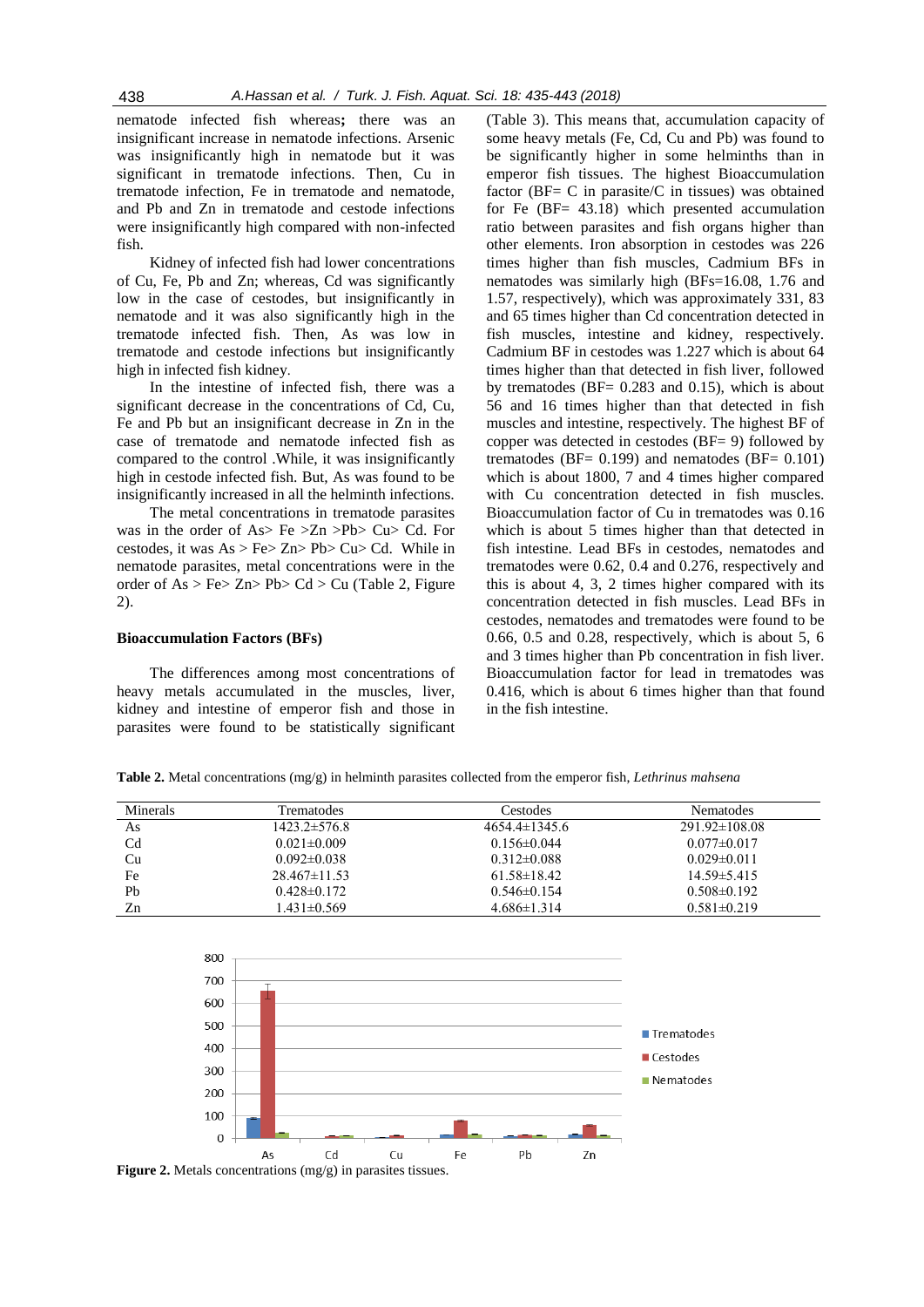| <b>Tissues</b> |                  | Minerals |                |          |        |           |       |  |
|----------------|------------------|----------|----------------|----------|--------|-----------|-------|--|
|                | Parasites        | As       | C <sub>d</sub> | Cu       | Fe     | Pb        | Zn    |  |
| Muscle         | Trematodes       | 0.099    | $0.283**$      | $0.199*$ | 0.258  | $0.276**$ | 0.068 |  |
|                | Cestodes         | 1.753    | 4.54           | 9*       | 43.18* | $0.62*$   | 0.23  |  |
|                | <b>Nematodes</b> | 0.025    | 16.08*         | $0.101*$ | 0.29   | $0.40**$  | 0.01  |  |
|                | Trematodes       | 0.073    | 0.008          | 0.034    | 0.195  | $0.28**$  | 0.021 |  |
| Liver          | Cestodes         | 1.544    | $1.227*$       | 1.08     | 5.81   | $0.66**$  | 0.142 |  |
|                | <b>Nematodes</b> | 0.027    | 0.287          | 0.020    | 0.109  | $0.5**$   | 0.014 |  |
|                | Trematodes       | 0.131    | 0.029          | 0.297    | 0.487  | 0.177     | 0.035 |  |
| Kidney         | Cestodes         | 1.083    | 3.492          | 9        | 4.687  | 0.319     | 0.163 |  |
|                | <b>Nematodes</b> | 0.020    | $1.57*$        | 0.065    | 0.255  | 0.240     | 0.018 |  |
|                | Trematodes       | 0.17     | $0.15*$        | $0.16*$  | 0.653  | $0.416*$  | 0.043 |  |
| Intestine      | Cestodes         | 0.95     | 4.13           | 2.81     | 33.32* | $0.72*$   | 0.14  |  |
|                | <b>Nematodes</b> | 0.037    | $1.76*$        | 0.03     | 0.33   | 0.23      | 0.023 |  |

**Table 3.** Bioaccumulation factors (BFs) calculated for the analyzed metals in parasites and respective emperor fish tissues, Significant \*P≤0.05, \*\*P≤0.01

# **Discussion**

Certain organisms are able to provide information about the chemical state of the environment through their presence or absence. Some organisms are less affected by toxic substances, and also show an ability to concentrate environmental pollutants inside their tissues (Rosenberg & Resh, 1993). In this regard, even though parasites do not accumulate organic pollutants, but they are able to alter the uptake of chemicals of their hosts, including metals (Evans, Irwin, & Fitzpatrick, 2001). Parasites accumulate greater concentrations of toxic metals in their bodies, thereby acting as metal sinks for the fish host and thereby aiding in their survival in the presence of toxins (Azmat *et al*., 2008; Eissa, Gehan, Wafeek, & Nashwa, 2012; Sures, 2007). Therefore, it is necessary from a public health viewpoint to determine the heavy metal concentrations in fish captured for human consumption (Khan &Thulin, 1991).

In the present study, six heavy metal concentrations (mg/L) in the water of Raas Mahsen site at Jeddah coast (As, Cd, Cu, Fe, Pb and Zn) were analyzed. The high levels of some heavy metals in water of Jeddah port could be attributed to the shipping industry and agricultural discharge as well as from spill of leaded petrol from fishing boats and dust which holds a huge amount of lead from the combustion of petrol in automobile cars (Banat, Nigam, Singh, Marchant, & McHale, 1998.)

The present study found that the concentrations of Cd, Cu, Fe, Pb and Zn in the tissues of noninfected fish, *Lethrinus mahsena* were found to be below the Saudi Arabian Standards Organization (SASO) limits except for Arsenic. The highest Cd concentration was detected in the intestine and this is in conformity with the study of Ali *et al*. (2011a). Cadmium when detected occurred at low levels and which was within SASO limits in the muscle tissues of fish. High mean concentrations of Cu in the present study were found in the muscle tissues which are

contradictory with the study of Ali *et al*. (2011b) who found highest concentration of the metal in the liver of *Lethrinus nebulosus*. Zinc concentration was higher when compared with Cd, Cu and Pb. It occurred in kidney, intestine and liver, respectively. Similar results of Zn concentration in muscles of several marine fish species has also been reported by Abul-Naja (1996). The highest concentration of Pb was found in the kidney and intestine of the emperor fish, *L. mahsena*. Moore and Rammamoorth (1984) recorded little accumulation of Pb in the muscles of marine and freshwater fish species. Low concentration of Pb is found in the muscles of marine fish from coastal areas in England and Wales  $\ll 1.0$  $\mu$ g/g wet weight); then in west Malaysia (<0.5 mg/kg wet weight) and Gulf of Aqaba (0.8- 2.6 µg/g wet weight) (Wahbeh & Mahasneh, 1987). In fishes from the Red Sea Pb ranged between  $0.01$ - $0.66$  ug/g in the muscles,  $0.1$ -2.4 $\mu$ g/g in the liver and <0.05-0.14  $\mu$ g/g in the gonads. The present data indicate that the fish *Lethrinus mahsena* in the Red Sea contain higher levels of Pb compared with other fishes in the world.

Generally, worms interfere with the host's absorption, metabolism, uptake and regulation of the mineral elements (Poulin, 1998; Barber, Hoare, & Krause, 2000; Samuel & George, 2000; Sures, 2003; Kelly &Janz, 2008; Minguez, Meyer, Molloy, & Giambérini, 2009). Penetration and nourishment on the host tissues occur by proteinases such as metalloproteinases secreted by adult nematodes, adult trematodes, cercariae and plerocercoids (Dzik, 2005). Accordingly, the presence of helminth can alter the metabolic and physiological function of fish (Navratil, Palikova, & Klement, 1999; Baruš, Tenora, Proke, & PeAz, 2001; Azmat *et al*., 2008). Parasites and their host compete for several elements such as Cu, Fe and Zn (Gabrashanska & Nedeva, 1996; Sures, 2002; Oyoo-Okoth, Admiraal, Osano, Hoitinga, & Kraak., 2010; Oyoo-Okoth, *et al*., 2012). Parasites affect the host's immunological responses by secreting hormones, neuropeptides, or cytokine like molecules or factors that directly alter the host's hormone levels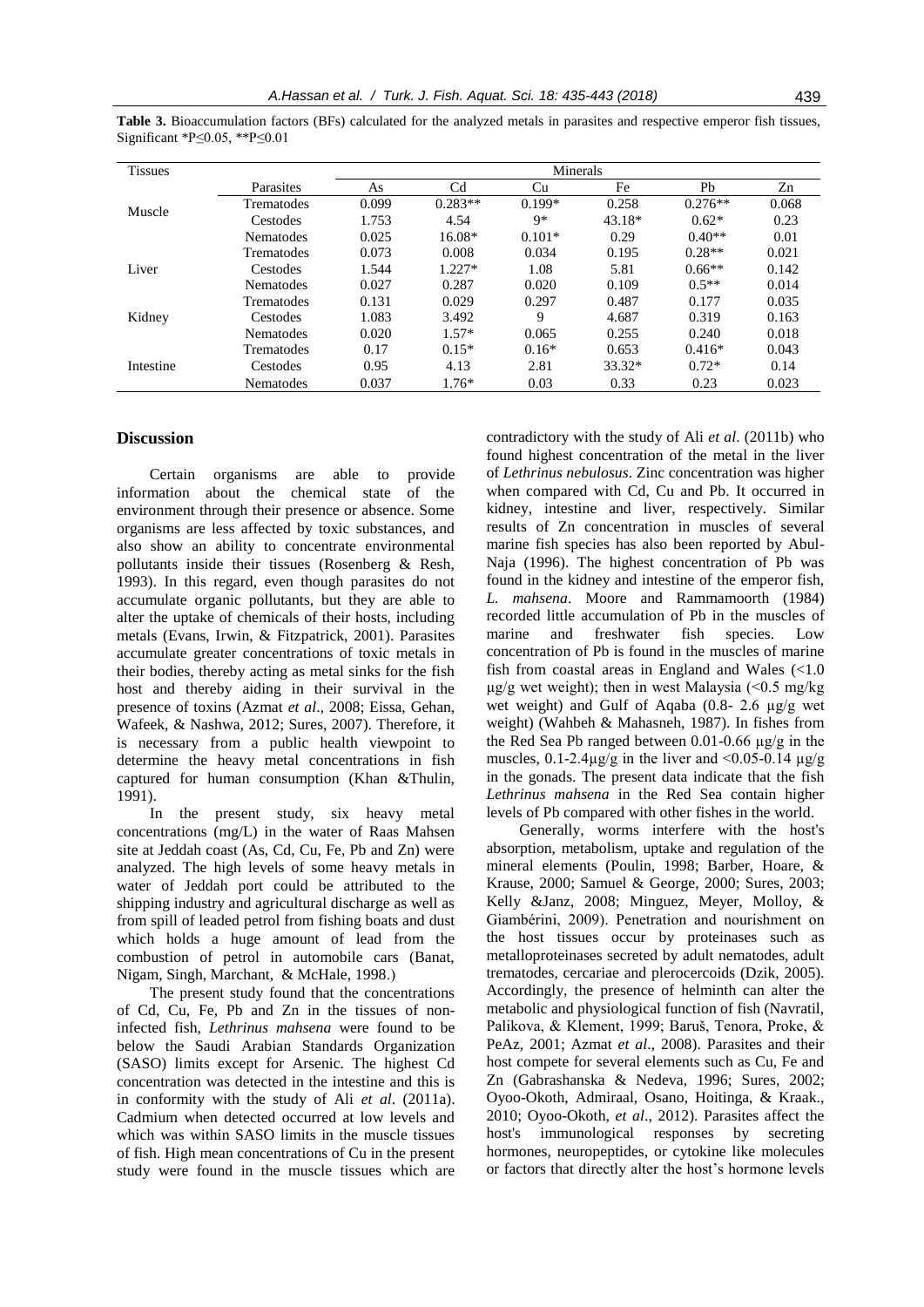(Beckage, 1993; Jobling & Tyler, 2003). Parasites do cause endocrine disruption and such is the case with cestode, *Ligula intestinalis* which interfere with the hypothalamus pituitary–gonadal axis of its host (Williams, Penlington, King, Hoole, & Arme, 1998) and can thus impede the process of element uptake (Oyoo-Okoth *et al*., 2010). Further, loss of blood in the host during the parasite's life cycle affects the concentration of several microelements in its tissues (Schulz & Gvozdev, 1972; Brand, 1973).

Intestinal parasites are the ones which get more metals as compared to parasites inhabiting other parts of the fish body (Nachev, Schertzinger, & Sures, 2013). Oyoo-Okoth *et al*. (2012) suggested that cestodes interfere with the metal detoxification role of metallo-proteins in the host where they absorb metal binding proteins along with numerous lipids and proteins required for metabolic needs; and explain the reason for the increase of some metals in infected fish compared to the non-infected ones. The amount of several microelements in host tissues may be affected by blood loss during the parasite's life cycle with the ulmost impact being on Fe and Cu which are involved in the blood production process (Schulz & Gvozdev, 1972; Brand, 1973; Baruš, Tenora, Krácmar, & Dvorácek, 1999). Iron is a fundamental part of hemoglobin and is bound to proteins such as ferritin. Forstner and Wittmann (1979) showed that Pb affect membrane permeability of fish kidney, liver and brain cells whereby it inhibits the biosynthesis of haem thereby causing functional disruption or breakdown of these tissues. The increase of element concentration in fish muscles during infection may be due to compensatory reaction of the host (Samuel & George, 2000). Hassan, Akinsanya, and Olakolu (2013) found higher concentration of metals in the intestinal wall of the fish host when infected by the nematodes, *Contracaecum* sp. and *Raphidascaris* sp. suggesting a low efficiency of these nematodes in accumulating of metals, and this may explain the increase in some metals in infected fish.

Parasitic helminths may play an important role because of their capability of accumulating heavy metals in their bodies. Some helminths are suggested to have a high efficiency of bioaccumulation of metals; whereas, others have a low efficiency in absorption of metals from the emperor fish, *L. mahsena*. This phenomenon of heavy metal bioconcentration also appears to be closely linked to intestinal location of the parasites. Certain parasites can accumulate heavy metals at concentrations higher than their host tissues and organs (Sures, Taraschewski, & Rydlo, 1997; Zaghloul, Abd El-Monem, Fayed, & Mohamed, 2001). In some examples, infected fish have been shown to accumulate both greater (Pascoe & Cram, 1977) and lesser (Sures *et al*., 1999; Sures, 2003) number of contaminants than non-parasitized fish. The most detailed studies in marine systems were performed with cestodes and nematodes. Most data available for

cestodes are concentrated on Pb and Cd. Tetraphyllidean tapeworms showed the highest accumulation capacity and metals levels in the tapeworms were found to be 460 times higher than the host muscle tissues (Malek, Haseli, Mobedi, Ganjali, & Mackenzie, 2007). Concerning nematodes, *Ascaris* and *Echinocephalus* exhibit better accumulation features due to the fact that they grow and feed on the fish host which is an important way of pollutant uptake .

Since parasites accumulate toxic metals in their body thereby they act as metal sinks for its fish host and help them survive in spite of the presence of toxins (Sures, 2007; Azmat *et al*., 2008; Eissa *et al*., 2012). The ratio between metal level in the parasites and their host tissues (Bioaccumulation factor, BF) provide evidence about the duration of the exposure, as the accumulation occurs more rapidly in the parasite. Accordingly, high metal levels in the host muscle and a correspondingly lower bioaccumulation factor indicate longer exposure (Sures & Roy, 2001). In the present study, the bioaccumulation factors for most heavy metals confirmed the high accumulation capacity of parasites compared to fish tissues. Bioaccumulation factor in four metals, i. e**.** Fe, Cd, Cu and Pb was higher in intestinal helminths than the fish tissues. The highest BF was obtained for Fe, which presented accumulation ratios between parasites and fish organs (muscles and intestine). The maximum BF of iron was stated for cestodes and muscles of emperor fish (BF=43.18). Concentrations of Cd in nematodes similarly attained much higher levels compared to fish organs (muscle, intestine and kidney) followed by trematodes when compared with fish muscles and intestine, and then cestodes with the liver. There was a significantly higher accumulation capacity of Cu in cestodes, trematodes and nematodes in relation to fish muscles and trematodes in relation to fish intestine. Lead concentration was higher in cestodes, followed by nematodes and trematodes, respectively compared to liver and muscle tissues and trematodes in relation to the intestine. Parasites such as cestodes impede the metal detoxification or regulatory mechanisms of metals in fish (Oyoo-Okoth *et al.*, 2012). Interruption of the hepatic intestinal cycle was observed due to intestinal parasites such as cestodes (Sures *et al*., 1999; Torres, Eira, Miquel, & Feliu, 2012). The digestive tract is absent in cestodes, therefore they are able to concentrate metals to a higher degree than the host tissues (Thielen, Zimmermann, Baska, Taraschewski, & Sures, 2004). Worms are unable to synthesize their own cholesterols and fatty acids; so they take bile from host intestine which in turn reduces their ability to absorb metals (Sures, 2003; Malek *et al*., 2007). Cestodes use the bile salts for their egg formation and hatching (Sures *et al*., 1999; Retief, Avenant-Oldewage, & Du Preez, 2009). This could possibly explain the high concentration of metals in these parasites.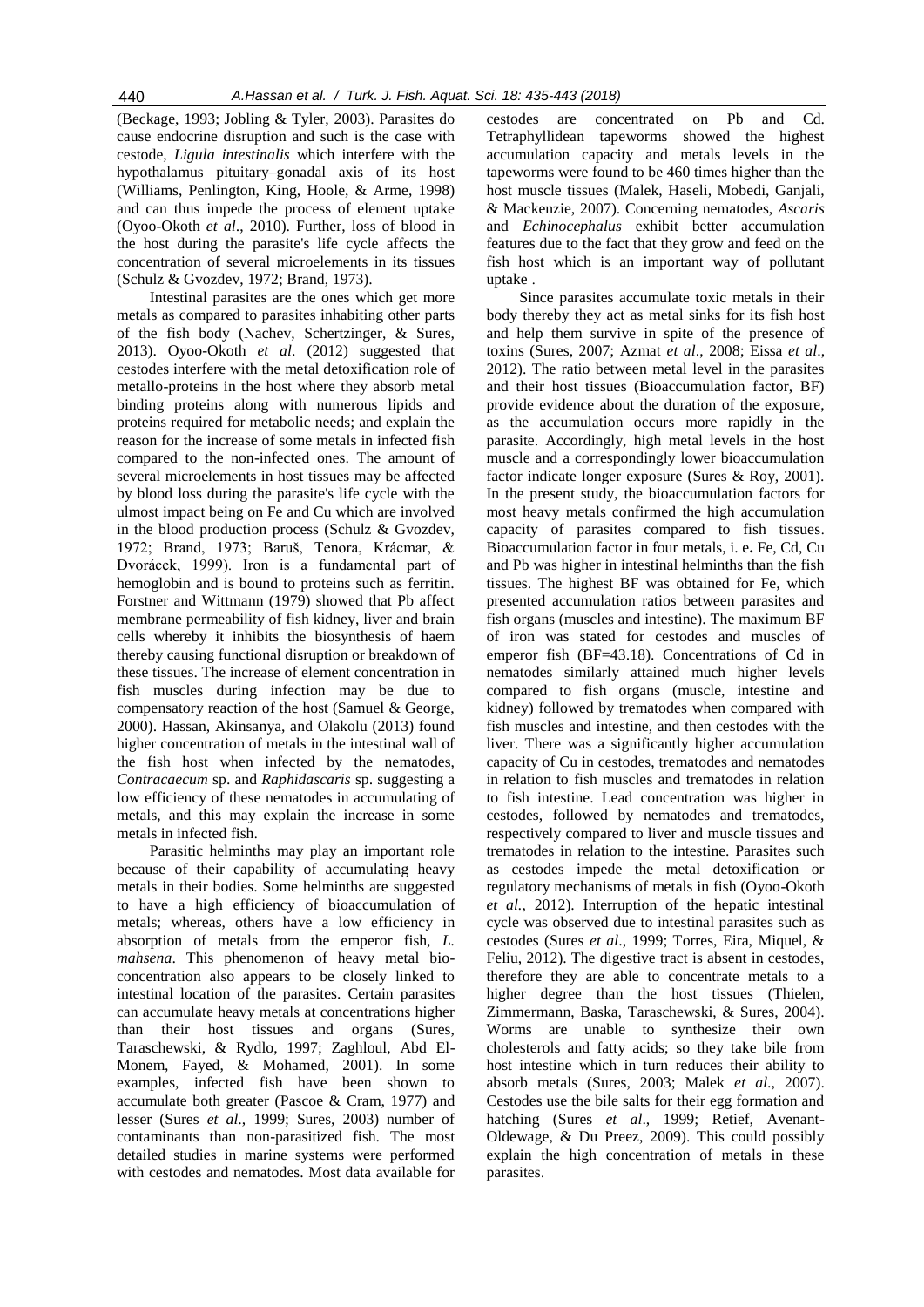Adult nematode infection in marine fish minimized the bioaccumulation of heavy metals in fish tissues and organs; and therefore was considered as a biological indicator of heavy metal pollution (Eissa *et al*., 2012). Among the nematodes, adult philometrids and both adults and larvae of *Anisakis* concentrated metals efficiently whereas other species displayed no concentrating ability at all or are able to concentrate few metals only (Tenora, Baruŝ, & Prokes, 2002; Pascual & Abollo, 2003; Baruŝ, Jarkovský, & Prokeš, 2007; de Buron, *et al*., 2009). The larval nematodes through their different uptake routes and because of the need to grow fast during their development, therefore tends to adsorbs essential elements such as (Cu, Fe, and Zn) through their body (Nachev *et al*., 2013; Hassan *et al*., 2016).

In conclusion, intestinal cestodes and nematodes caused a significant decrease in Cu, Fe, and Zn and an insignificant decrease in Cd and Pb concentrations in the infected fish tissues and organs. This indicates that intestinal helminths can reduce the level of metals in the *L. mahsena* tissues and organs; and this can be advantageous for the infected hosts, allowing them to tolerate much higher concentrations of certain metals. The present results also confirmed that nematodes, cestodes and trematodes seem to be good indicators of environmental conditions. This argument could be supported from the results of the present study which demonstrated the ability of these parasites to accumulate iron, cadmium, copper and lead. The present results also show the usefulness of the marine endoparasites for the possible application as early warning indicators of heavy metals pollution.

But to ultimately use parasites as indicators, needs more information and understanding about the basic physiological effect of parasites on their hosts at the time of infection, development and reproduction. Hence, this is a field of growing importance, where parasitologists can try to combine their knowledge with toxicologists and eco-toxicologists. Then only the phenomenon of conspicuous metal accumulation by parasites might be applied to environmental monitoring. Furthermore, marine ecologists could also consider parasitism in environmental studies, not only as a health factor of the hosts, but also as a tool for providing additional information about the ecological state of marine ecosystems. This opens up the possibility of how environmental science and parasitology might profit from each other in the near future.

## **References**

- Abul-Naja, W.M. (1996). Comparative study of trace metals accumulated in the muscle tissues of the most marketable seafood in Alexandria waters. *International Journal Environmental Health Research*. 6(4), 289-300.
- Ali, A.A., Elazein, E.M., & Alian, M.A. (2011a). Determination of Heavy Metals in four common Fish, Water and Sediment Collected from Red Sea at

Jeddah Isalmic Port Coast. *Journal of Applied Environmental and Biological Sciences*, 1(10), 453- 459.

- Ali, A.A., Elazein, E.M., & Alian, M.A. (2011b). Investigation of Heavy Metals Pollution in Water, Sediment and Fish at Red Sea-Jeddah Coast-KSA at two different locations*. Journal of Applied Environmental Biological Sciences*, 1, 630-637.
- Akinsanya, B., Otubanjo, O.A., & Ibidapo, C.A. (2007). Helminth Bioload of *Chrysichthys nigrodigitatus* (Lacepede 1802) from Lekki Lagoon Lagos, Nigeria. *Turkish Journal of Fisheries and Aquatic Sciences,* 7, 83-87.
- Azmat, R., Fayyaz, S., Kazi, N., Mahmood, S. J., & Uddin, F. (2008). Natural bioremediation of heavy metals through nematode parasite of fish. *Biotechnology*,7(1),139-143.
	- http://dx.doi.org/10.3923/biotech.2008.139.143.
- Banat, I.M., Nigam, P., Singh, D., Marchant, R., & McHaleA, P. (1998). Review: Ethanol production at elevated temperatures and alcohol concentrations: Part I–yeasts in general. *World Journal of Microbiology and Biotechnology*, 14(6), 809-821. http://dx.doi.org/10.1023/A:1008802704374.
- Barber, I., Hoare, D., & Krause, J. (2000). Effects of parasites on fish behavior: a review and evolutionary perspective. *Reviews in Fish Biology and Fisheries*, 10(2), 131–165.
- http://dx.doi.org/10.1023/A:1016658224470. Baruš, V., Tenora, F., Krácmar, S., & Dvorácek, J. (1999). Contents of several inorganic substances in European eel infected and uninfected by *Anguillicola crassus* (Nematoda). *Diseases of Aquatic Organisms*, 37(2), 135-137. http://dx.doi.org/10.3354/dao 037135.
- Baruš, V., Tenora, F., Proke, M., & PeAz, M. (2001). Heavy metals in parasites host system: Tapeworm vs. fish in Czech. *Ochranazdraviryb* (Health protection of fish).Vodaany, pp: 20-28. http://dx.doi.org/10.2754/avb201281030313.
- Baruš, V., Jarkovský, J., & Prokeš, M., (2007). *Philometra ovata* (Nematoda: Philometroidea): a potential sentinel species of heavy metal accumulation. *Parasitology Research*, 100(5), 929-933. http://dx.doi.org/10.1007/s00436-006-0384-8.
- Beckage, N. E. (1993). Endocrine and neuro-endocrine host–parasite relationships. *Receptor*, 3(3), 233–245.
- Beeby, A. (2001). What do sentinels stand for? *Environmental Pollution*, 112(2), 285-298. http://dx.doi.org/10.1016/S0269-7491(00)00038-5.
- Brand, T. (1973). Biochemistry of parasites, 2nd edn. New York, Academic Press. 512 pp.
- Conte, F., Copat, C., Longo, S., Conti, G.O., Grasso, A., Arena, G., Brundo, M.V., & Ferrante, M. (2015). "First data on trace elements in *Haliotis tuberculata* (Linnaeus, 1758) from southern Italy: Safety issues." *Food and Chemical Toxicology*, 81,143-150. http://dx.doi.org/10.1016/j.fct.2015.04.020.
- De Buron, I., James, E., Riggs-Gelasco, P., Ringwood, A.H., Rolando, E., & Richardson, D. (2009). Overview of the status of heavy metal accumulation by helminths with a note on the use of in vitro culture of adult acanthocephalans to study the mechanisms of bioaccumulation. *Neotropical Helminthology*, 3(2), 101-110.
- Dzik, J.M. (2005). Molecules released by helminth parasites involved in host colonization. *Acta Biochimica Polonica*, 53(1), 33-64.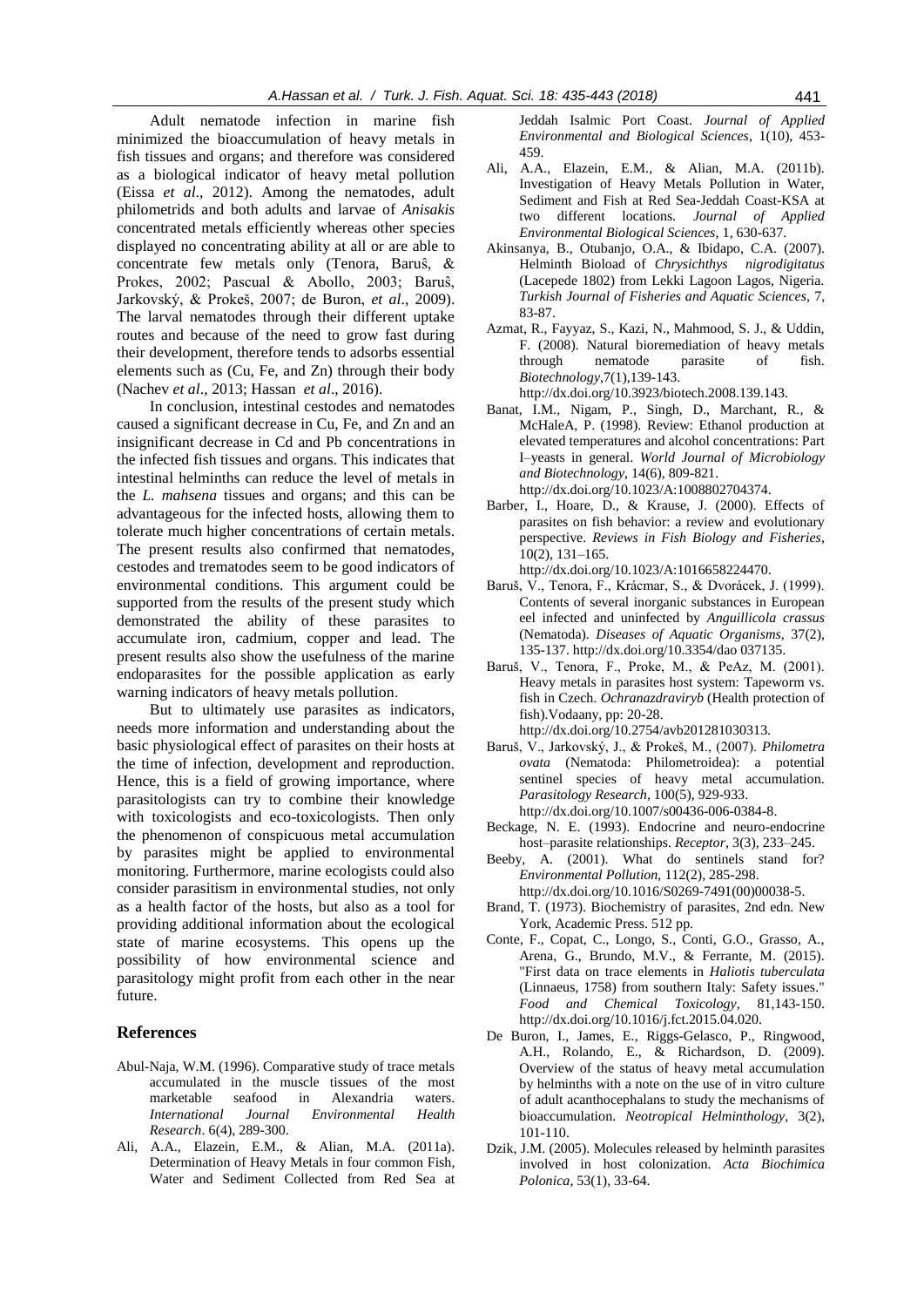- Eissa, I.A.M., Gehan, I.S., Wafeek, M., & Nashwa, A.S. (2012). Bioremediation for heavy metals in some Red Sea fishes in Suez, Egypt. *SCVMJ*, XVII, (2), 341- 356.
- Evans, D.W., Irwin, S.W.B., & Fitzpatrick, S. (2001). The effect of digenean (Platyhelminthes) infections on heavy metal concentrations in *Littorina littorea*. *Journal of the Marine Biological Association of the UK*, 81 (02), 349-350.

http://dx.doi.org/10.1017/S0025315401003873.

- Forstner, U., & Wittmann, G.T. (1979). Metal pollution in the aquatic environment. Springer-Verlag, New York, 486pp. http://dx.doi.org/10.1002/iroh.19810660232.
- Gabrashanska, M., & Nedeva, I. (1996).Content of heavy metals in the system fish-cestodes. *Parassitologia*, 38, 58.
- Hassan, A.A., Akinsanya, B., & Olakolu, F.C. (2013). Heavy metal concentrations in nematode parasites of *Clarias gariepinus* and *Synodontis clarias* from Lekki Lagoon, Lagos, Nigeria. *Journal of Marine Science: Research and Development*, 14, 1 – 8.
- Hassan, A., Al-Zanbagi, N., & Al-Nabati, E. (2016). Impact of nematode helminths on metal concentrations in the muscles of koshar fish*, Epinephelus summana*, in Jeddah, Saudi Arabia. *The Journal of Basic & Applied Zoology*, 74, 56-61.
- http://dx.doi.org/10.1016/j.jobaz.2016.09.001. Jobling, S., & Tyler, C.R. (2003). Endocrine disruption, parasites and pollutants in wild freshwater fish.

*Parasitology*, 126(07), S103-S108. http://dx.doi.org/10.1017/S0031182003003652.

- Kelly, J.M., & Janz, D. (2008). Altered energetics and parasitism in juvenile northern pike (*Esoxlucius*) inhabiting metal-mining contaminated lakes*. Ecotoxicology and Environmental Safety*, 70, 357– 369. http://dx.doi.org/10.1016/j.ecoenv.2008.01.022.
- Khan, R., & Thulin, J. (1991). Influence of pollution on parasites of aquatic animals. *Advances in Parasitology*, 30, 201-238.

http://dx.doi.org/10.1016/S0065-308X (08)60309-7.

- Malek, M., Haseli, M., Mobedi, I., Ganjali, M.R., & Mackenzie, K. (2007). Parasites as heavy metal bioindicators in the shark *Carcharhinus dussumieri* from the Persian Gulf. *Parasitology*, 134(07), 1053- 1056. http://dx.doi.org/10.1017/S0031182007002508.
- Minguez, L., Meyer, A., Molloy, D.P., & Giambérini, L. (2009). Interactions between parasitism and biological responses in zebra mussels (*Dreissena polymorpha*): importance in ecotoxicological studies. *Environmental Research*, 109(7), 843-850.

http://dx.doi.org/10.1016/j.envres.2009.07.012.

- Moore, J.W., & Ramamoorthy, S. (2012). Heavy metals in natural waters: Applied monitoring and impact assessment: Springer Science & Business Media., 268 pp. http://dx.doi.org/10.1461252105, 9781461252108.
- Mziray, P.K., & Kimirei, I.A. (2016). Bioaccumulation of heavy metals in marine fishes (*Siganus sutor*, *lethrinus harak*, and *Rastrelliger kanagurta*) from Dar es Salaam Tanzania. *Regional Studies in Marine Science*, (7), 72-80.

http://dx.doi.org/10.1016/j.rsma.2016.05.014.

Nachev, M., Schertzinger, G., & Sures, B. (2013). Comparison of the metal accumulation capacity between the acanthocephalan *Pomphorhynchus laevis* and larval nematodes of the genus *Eustrongylides* sp. infecting barbel (*Barbusbarbus*). *Parasites and Vectors*, 6, 1-8. http://dx.doi.org/10.1186/1756-33056-21.

- Navratil, S., Palikova, M., & Klement, R. (1999). Anguilicolosis of eels in water reservoirs of the Morava River basin. *Helminthologia*, 36, 129.
- Oyoo-Okoth, E., Admiraal, W., Osano, O., Hoitinga, L., & Kraak, M.H. (2010). Metal specific partitioning in a parasite–host assemblage of the cestode *Ligula intestinalis* and the cyprinid fish *Rastrineobola argentea*. *Science of the Total Environment*, 408(7), 1557-1562 .

http://dx.doi.org/10.1016/j.scitotenv.2009.11.054.

Oyoo-Okoth, E., Admiraal, W., Osano, O., Kraak, M.H., Gichuki, J., & Ogwai, C. (2012). Parasites modify sub-cellular partitioning of metals in the gut of fish. *Aquatic Toxicology*, 106, 76-84.

http://dx.doi.org/10.1016/j.aquatox.2011.10.014.

Pascoe, D., & Cram, P. (1977). The effect of parasitism on the toxicity of cadmium to the three‐spined stickleback, *Gasterosteus aculeatus* l. *Journal of Fish Biology*, 10(5), 467-472.

http://dx.doi.org/10.1111/j.1095-8649.1977.tb04079.

Pascual, S., & Abollo, E. (2003). Accumulation of heavy metals in the whale worm *Anisakis simplex* s. l. (Nematoda: Anisakidae). *Journal of the Marine Biological Association of the United Kingdom,* 83(5), 905-906.

http://dx.doi.org/10.224150999accountid=142908.

- Poulin, R. (1998). Evolutionary ecology of parasites: from individuals to community. Chapman and Hall Ltd., London. UK. Country of publication, London., 360 pp.
- Retief, N.R., Avenant-Oldewage, A., & Du Preez, H.H. (2009). Seasonal study on *Bothriocephalus* as indicator of metal pollution in yellow fish, South Africa. *Water SA*, 35(3), 315- 322.
- Rosenberg, D.M., & Resh, V.H. (1993). Freshwater biomonitoring and benthic macroinvertebrates. Chapman and Hall Ltd., New York., 488 pp. http://dx.doi.org/10.1002/aqc.3270040110.
- Samuel, D., & George, P.V. (2000). Mineral constituents of freshwater fish *Channa striatus* infected with acanthocephalan parasite, *Pallisentis nagpurensis*. *Indian Journal of Fisheries*, 47(3), 215-224.
- Schulz, R.S., & Gvozdev, E.V. (1972). Fundaments of general helminthology.Pub1 House Nauka, Moscow (in Russian) Snedecor, G.W, Cochran, W.G (1967) Statistical methods, 6th edn. Iowa State University Press., Ames, 251 pp.
- Shreadah, M.A., Abdel Fattah, L.M., & Fahmy, M.A. (2015). Heavy metals in some fish species and bivalves from the Mediterranean coast of Egypt. *Journal of Environmental Protection*, 6(01), 1-9. http://dx.doi.org/10.4236/jep.2015.61001.
- Sures, B. (2002). Competition for minerals between *Acanthocephalus lucii* and its definitive host perch (*Perca fluviatilis*). *International journal for parasitology*, 32(9), 1117-1122.

http://dx.doi.org/10.1016/S0020-7519 (02)00083-8. Sures, B. (2003). Accumulation of heavy metals by intestinal helminths in fish: An overview and perspective. *Parasitology*, 126(7), S53. http://dx.doi.org/10.1017/S003118200300372X.

Sures, B. (2004). Environmental parasitology: Relevancy of parasites in monitoring environmental pollution. *Trends in Parasitology*, 20(4), 170-177. http://dx.doi.org/10.1016/j.pt.2004.01.014.

Sures, B. (2007). Host-parasite interactions from an